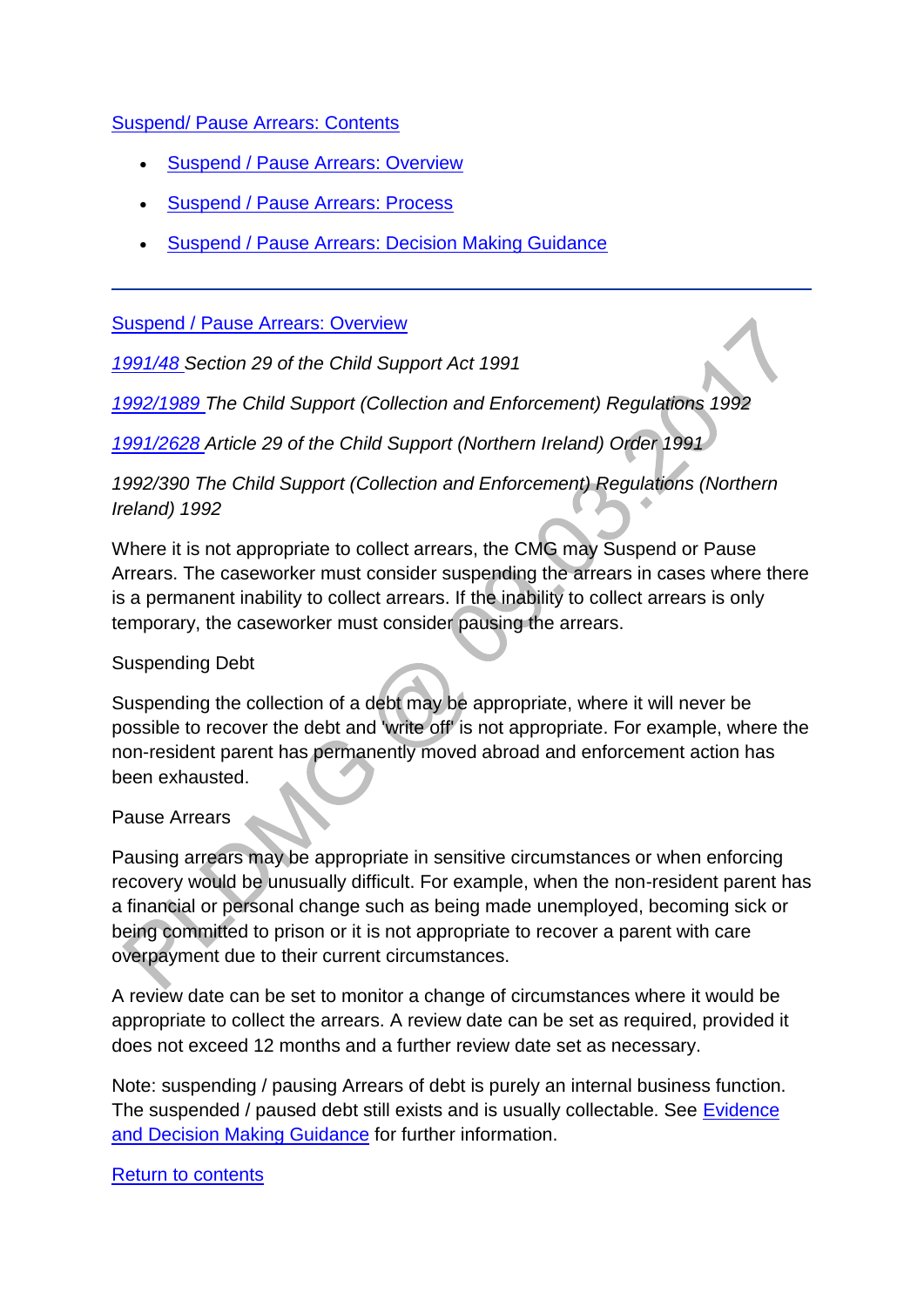## [Suspend / Pause Arrears: Process](http://np-cmg-sharepoint.link2.gpn.gov.uk/sites/policy-law-and-decision-making-guidance/Pages/Suspending%20Debt/Suspending-Debt.aspx?ControlMode=Edit&DisplayMode=Design)

Where there is evidence that it would not be appropriate to collect arrears, you must consider whether the debt should be suspended or paused.

Types of debt that may be suitable for suspension / pausing

The types of debt that may be considered for suspension are:

- child maintenance arrears owed by the non-resident parent;
- other liability debt any debt that may be owed by a parent with care, or other debts owed by the non-resident parent, such as DNA test fees and court costs.

For further information refer to: [Examples when suspending debt / other liabilities](http://np-cmg-sharepoint.link2.gpn.gov.uk/sites/policy-law-and-decision-making-guidance/Pages/Suspending%20Debt/Suspending-Debt.aspx#examples)  [may be appropriate a](http://np-cmg-sharepoint.link2.gpn.gov.uk/sites/policy-law-and-decision-making-guidance/Pages/Suspending%20Debt/Suspending-Debt.aspx#examples)nd [Examples when pausing arrears may be appropriate.](http://np-cmg-sharepoint.link2.gpn.gov.uk/sites/policy-law-and-decision-making-guidance/Pages/Suspending%20Debt/Suspending-Debt.aspx#Pausing)

### Review Date

When pausing arrears a review date must be set. Caseworkers will set the review date to the date it is expected that the non-resident parent's circumstances will change, where it would be appropriate to collect the arrears. A review date can be set as required, provided it does not exceed 12 months and a further review date set as necessary.

## Previous Suspended Debt Decisions

When considering any case where a decision has previously been made to suspend / pause arrears, caseworkers must always have regard to the accuracy and validity of those previous decisions and not merely accept the decision at face-value.

## Decision Making

A discretionary decision made in respect of suspending / pausing arrears must be fully documented. The decision must include details of why and how the decision has been reached so if that decision is later disputed or queried, it can be seen to have been made reasonable and giving due regard to the Welfare of the Child. See [Evidence and Decision Making](http://np-cmg-sharepoint.link2.gpn.gov.uk/sites/policy-law-and-decision-making-guidance/Pages/Evidence%20and%20decision%20making/Evidence-and-decision-making.aspx) for further guidance.

#### Contacting the client

When contacting the client, any suspended / paused arrears should be included in the overall arrears balance. However it must be explained to the client that the suspended / paused arrears will not be collected at this time and we may re-visit these arrears at a later date.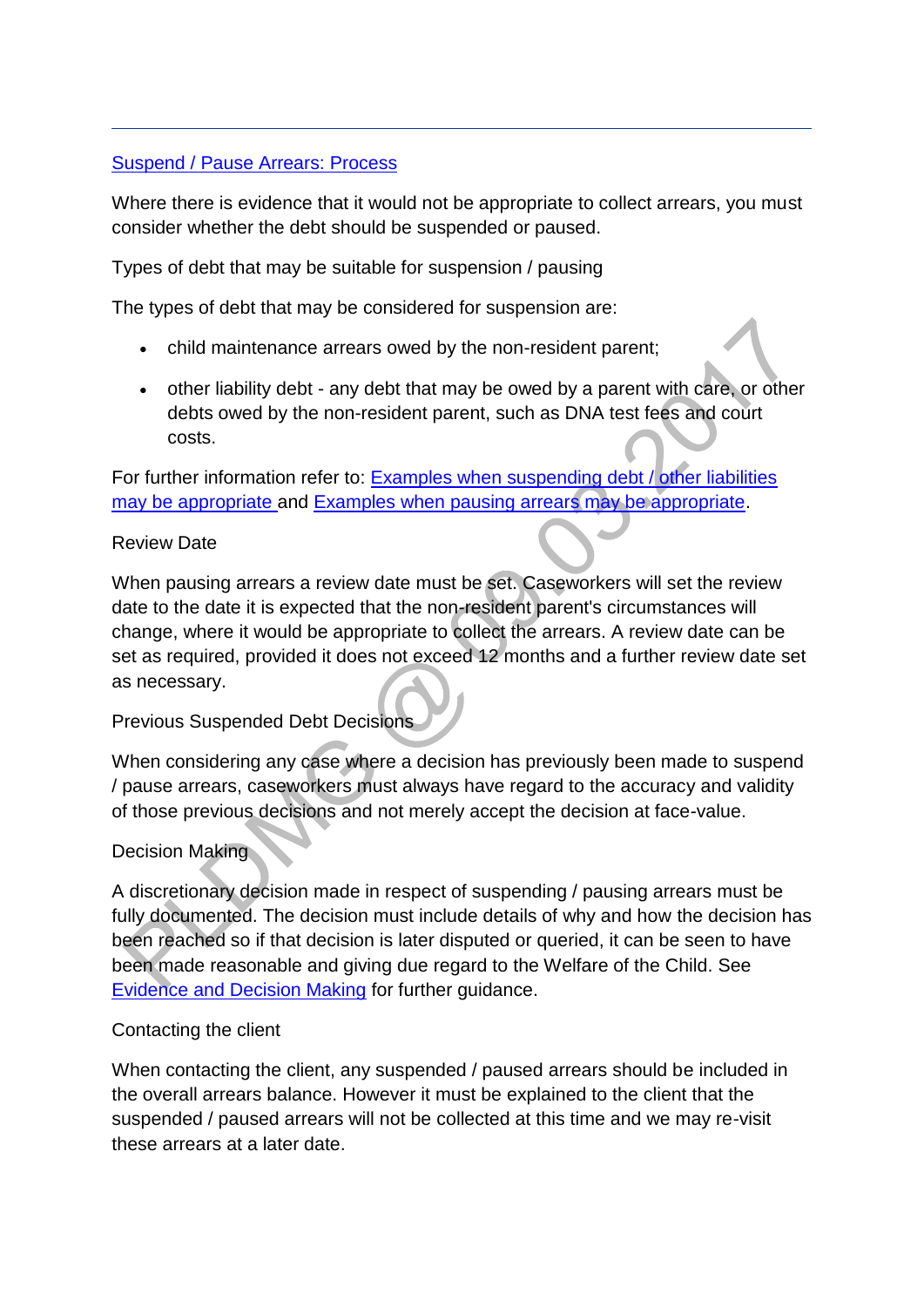Note: Arrears subject to sequestration must **not** be included in the overall arrears balance. If the non-resident parent remains non-compliant post sequestration then it will only be those later arrears that may be sought. see 'Liability Orders (Scotland), sequestration' for further information.

Under no circumstances must parents with care , non-resident parents or any third party be told that a debt (all or part) is being written off or that their debt is nil.

### [Return to contents](http://np-cmg-sharepoint.link2.gpn.gov.uk/sites/policy-law-and-decision-making-guidance/Pages/Suspending%20Debt/Suspending-Debt.aspx#Suspend/Pause%20Arrears%3a%20Contents)

### [Suspend / Pause Arrears: Decision Making Guidance](http://np-cmg-sharepoint.link2.gpn.gov.uk/sites/policy-law-and-decision-making-guidance/Pages/Suspending%20Debt/Suspending-Debt.aspx?ControlMode=Edit&DisplayMode=Design)

Check case

Caseworkers must complete a thorough check of the case and person events prior to suspending / pausing arrears. This will assist in establishing whether it is appropriate to suspend / pause collection of the debt and ensure accuracy of the debt amount. The check must be a full check and include:

- completing any outstanding change of circumstances;
- confirming the debt amount is correct; and
- considering both client's circumstances.

The caseworker should use their judgement and knowledge of the case to make a decision as to whether it is appropriate to suspend / pause collection of the debt.

The length of time for which arrears are paused is at the discretion of the CMG and set as necessary. A review date cannot be set for a period of longer than 12 months.

Note: when considering pausing arrears (for example, non-resident parent in prison) determine whether enforcement action is feasible and can still be taken.

## Enforcement Action Appropriate

Where there is reason to believe that it would be appropriate and enforcement action could be taken, do not suspend / pause the collection of arrears prior to a referral to Civil Enforcement. Discuss the circumstances of the case with a Team Leader or contact the Advice and Guidance Team prior to making the referral.

#### [Examples when suspending debt / other liabilities may be appropriate](http://np-cmg-sharepoint.link2.gpn.gov.uk/sites/policy-law-and-decision-making-guidance/Pages/Suspending%20Debt/)

The following list demonstrates when it may be appropriate to suspend debt and the points you will have to consider.

This list is not exhaustive.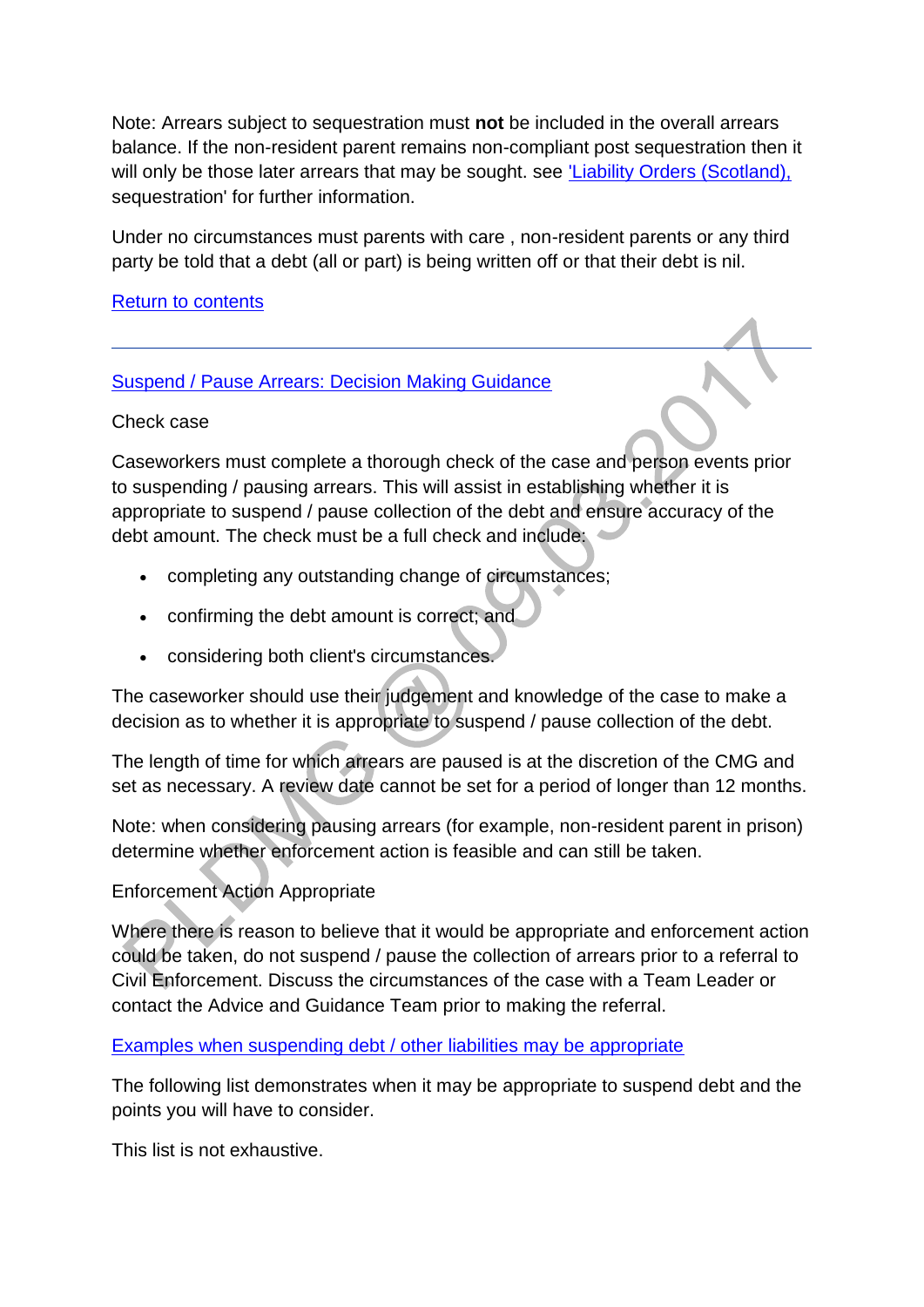## **Death of the non-resident parent: other liabilities**

Other liabilities such as DNA fees, court costs / fees and overpayment of a refund / reimbursement cannot be recovered by making a claim against the non-resident parent's estate. 'Other liabilities' debt does not meet the criteria for write off. Therefore, the other liabilities debt must be suspended.

Note: you will have to be satisfied that the notification of the non-resident parent's death is factual. See [Verification of Death](http://np-cmg-sharepoint.link2.gpn.gov.uk/sites/policy-law-and-decision-making-guidance/Pages/Verification-of-Death.aspx) for further information.

# **Death of non-resident parent: refund / reimbursement**

*[2009/3151 R](http://www.legislation.gov.uk/uksi/2009/3151/contents)egulation 8 of the Child Support (Management of Payments and Arrears) Regulations 2009*

Where there is a refund / reimbursement due to the non-resident parent, this cannot be actioned until the executor of the estate has been established. Any refund / reimbursement of child maintenance will need to be allocated directly to them.

Initially, consider pausing the arrears to prevent any refund / reimbursement being progressed. Once it is deemed that there is not an executor of the non-resident parent's estate, the refund / reimbursement can be suspended.

Note: any refund / reimbursement can be applied to arrears.

## **Non-resident parent in residential care**

Where the non-resident parent is in a residential care home or nursing home, and is in receipt of a benefit, pension or allowance that would otherwise result in a flat rate liability, or who has the whole or part of the cost of their accommodation met by a local authority (LA) consider suspending / pausing the debt.

If there is evidence to indicate that the non-resident parent is unlikely to be discharged from the residential care / nursing home, it would be appropriate to suspend the debt.

If there is any indication that the non-resident parent may be discharged from a residential care / nursing home, see 'Examples when pausing arrears may be appropriate' below.

# **Non-resident parent abroad (Suspend)**

Where a non-resident parent is now resident abroad i.e. no longer habitually resident in the UK, unless they are paid by a UK employer (DEO appropriate) or they have assets in the UK (enforcement action appropriate), you must consider suspending / pausing the debt. See [Habitual Residence f](http://np-cmg-sharepoint.link2.gpn.gov.uk/sites/policy-law-and-decision-making-guidance/Pages/Applications/Applications.aspx)or further information.

Death of parent with care: overpayment of child maintenance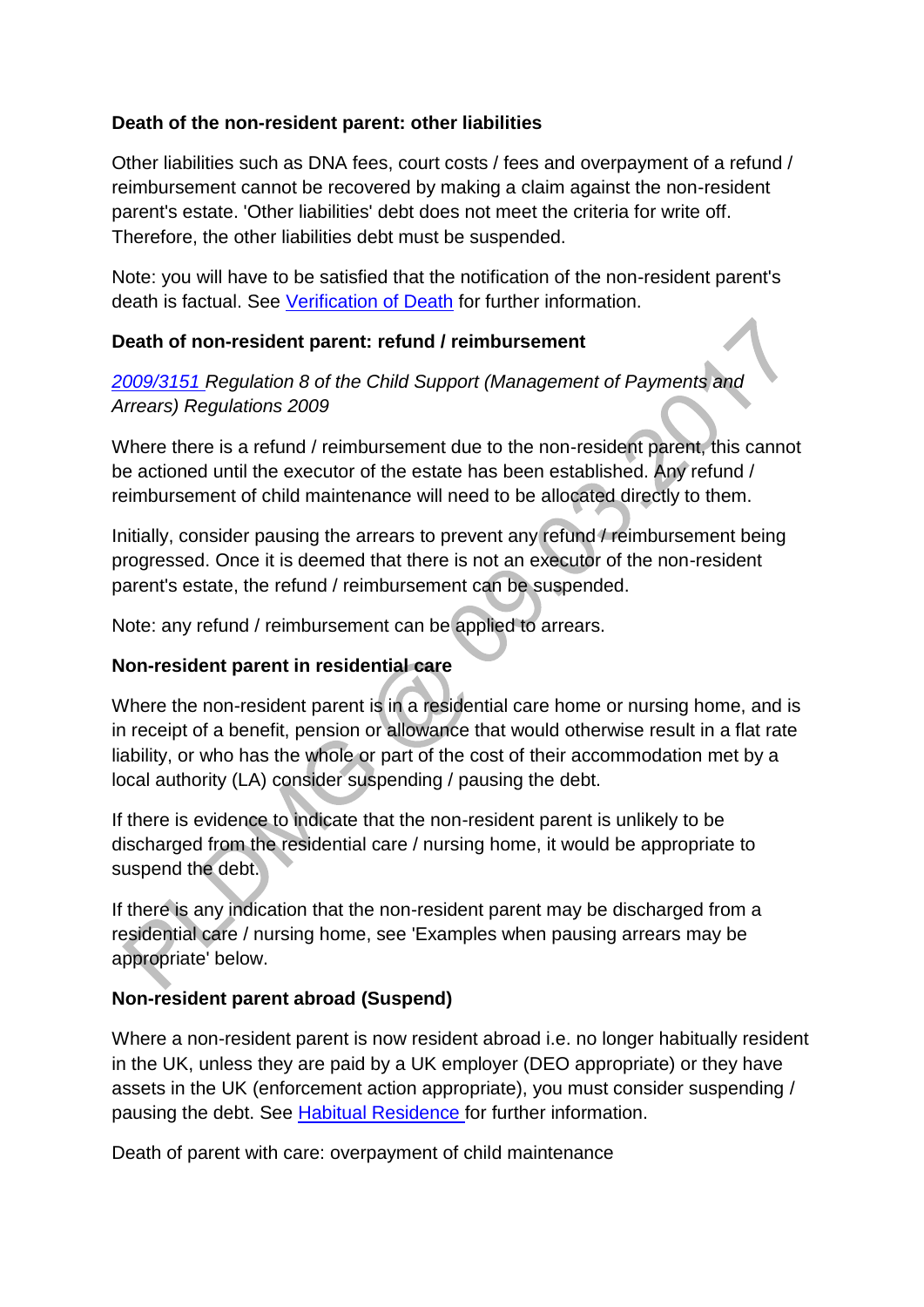Where a parent with care dies and they have a debt e.g. overpayment of child maintenance, if there are no arrears to allow the overpayment to be offset against, the debt cannot be pursued. The CMG do not have the legislation to write off debt which is due by a parent with care.

You will have to be satisfied that the notification of the parent with care's death is factual. See [Verification of Death](http://np-cmg-sharepoint.link2.gpn.gov.uk/sites/policy-law-and-decision-making-guidance/Pages/Verification-of-Death.aspx) for further information.

Note: in the 2012 scheme there is no functionality to suspend arrears owed by the parent with care to the CMG, if the parent with care is deceased. A Manual Process (MP49) has been designed to manage the small number of cases where this occurs.

As there is no ongoing maintenance the case enters the MP49 small system - and we do not recover the overpayment, the MP49 small system captures case details; and they are marked if we want to recover the overpayment or not. Finance have access and are aware they should disregard, as this debt cannot be written off.

Ä

## Examples when [Pausing Arrears may be appropriate](http://np-cmg-sharepoint.link2.gpn.gov.uk/sites/policy-law-and-decision-making-guidance/Pages/Suspending%20Debt/)

The following list demonstrates examples when it may be appropriate to pause arrears and the points you will have to consider.

This list is not exhaustive.

## **Death of non-resident parent**

*[2009/3151 R](http://www.legislation.gov.uk/uksi/2009/3151/contents)egulation 11 of the Child Support (Management of Payments and Arrears) Regulations 2009*

*[2009/422 R](http://www.legislation.gov.uk/nisr/2009/422/contents/made)egulation 11 of the Child Support (Management of Payments and Arrears) Regulations (Northern Ireland) 2009*

When a non-resident parent has died, the CMG can make a claim for any child maintenance arrears against the estate of a deceased NRP. Recovery from a deceased's estate action may take up to two years from the date of the non-resident parent's death. Until the outcome (payment and/or write off action) of the claim from the recovery from the deceased's estate action is known, you will have to consider pausing the arrears.

Note: You will have to be satisfied that the notification of the non-resident parent's death is factual. See [Verification of Death f](http://np-cmg-sharepoint.link2.gpn.gov.uk/sites/policy-law-and-decision-making-guidance/Pages/Verification-of-Death.aspx)or further information.

## **Death of parent with care**

Where a parent with care has died, only an executor of the parent with care's estate or a person with a 'grant of representation' can request collection of child support arrears.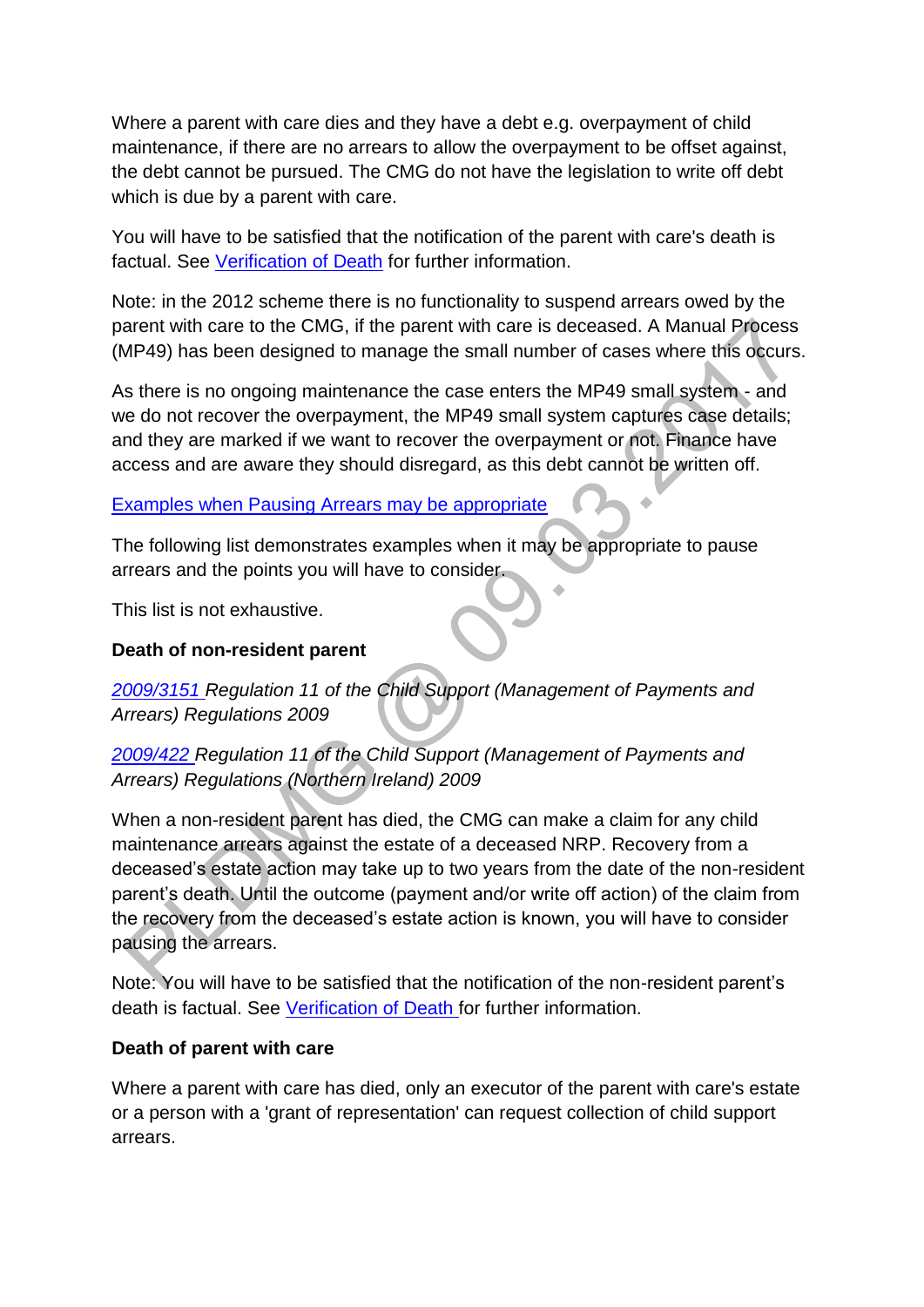When a parent with care dies, any outstanding child maintenance arrears will be suitable for write off. However, before doing so we must try and trace an executor to give them the chance to make representations asking us to collect. Even if they do make representations, we will not necessarily decide to collect and may make the decision to write off.

You will have to consider pausing the arrears in the period when it is being determined if there is an executor and to allow them to make representations.

Note: you will have to be satisfied that the notification of the parent with care's death is factual. See [Verification of Death f](http://np-cmg-sharepoint.link2.gpn.gov.uk/sites/policy-law-and-decision-making-guidance/Pages/Verification-of-Death.aspx)or further information.

## **Sequestrated debt**

Note: sequestrated debt only refers to Scotland. Sequestration is the term used in Scotland for bankruptcy. If the non-resident parent in England / Wales or NI is made bankrupt, the debt remains collectable. Therefore bankruptcy debt would not be considered for 'Pausing'.

See ['Liability Orders \(Scotland\),](http://np-cmg-sharepoint.link2.gpn.gov.uk/sites/policy-law-and-decision-making-guidance/Pages/Legal%20Enforcement%20-%20Scotland/Liability-Orders-%28Scotland%29.aspx) sequestration for further information.

A non-resident parent is discharged of any debt up to and including the day before the date (date of the sequestration order) of sequestration. Therefore the CMG cannot collect sequestrated debt.

As dividends (payments made from the non-resident parent's ingathered estate by the Trustee dealing with the sequestration) may be received from the sequestration, therefore initially the arrears should be paused and the review date set as 12 months from the date of sequestration. The review date may be reset if e.g. the Trustee has advised that the non-resident parent's property is for sale and once sold may release a dividend.

On discharge, the non-resident parent's debt is legally extinguished, therefore sequestrated debt does not meet the criteria for write off. Once the non-resident parent has been discharged from sequestration (usually one year) and it has been confirmed with the Trustee that there will be no further dividends received, the remaining balance of the sequestrated arrears should be suspended.

**Note:** As sequestrated debt is extinguished, it should be removed from our records. However, currently there is no functionality to delete such debt, therefore the sequestrated debt must be **permanently suspended**.

# **Non-resident parent in prison**

Where a non-resident parent is in prison, you will have to consider if enforcement action may be appropriate. For example: if there is evidence of the non-resident parent having received an amount of income either before being committed to prison or whilst in prison, enforcement action could still be taken: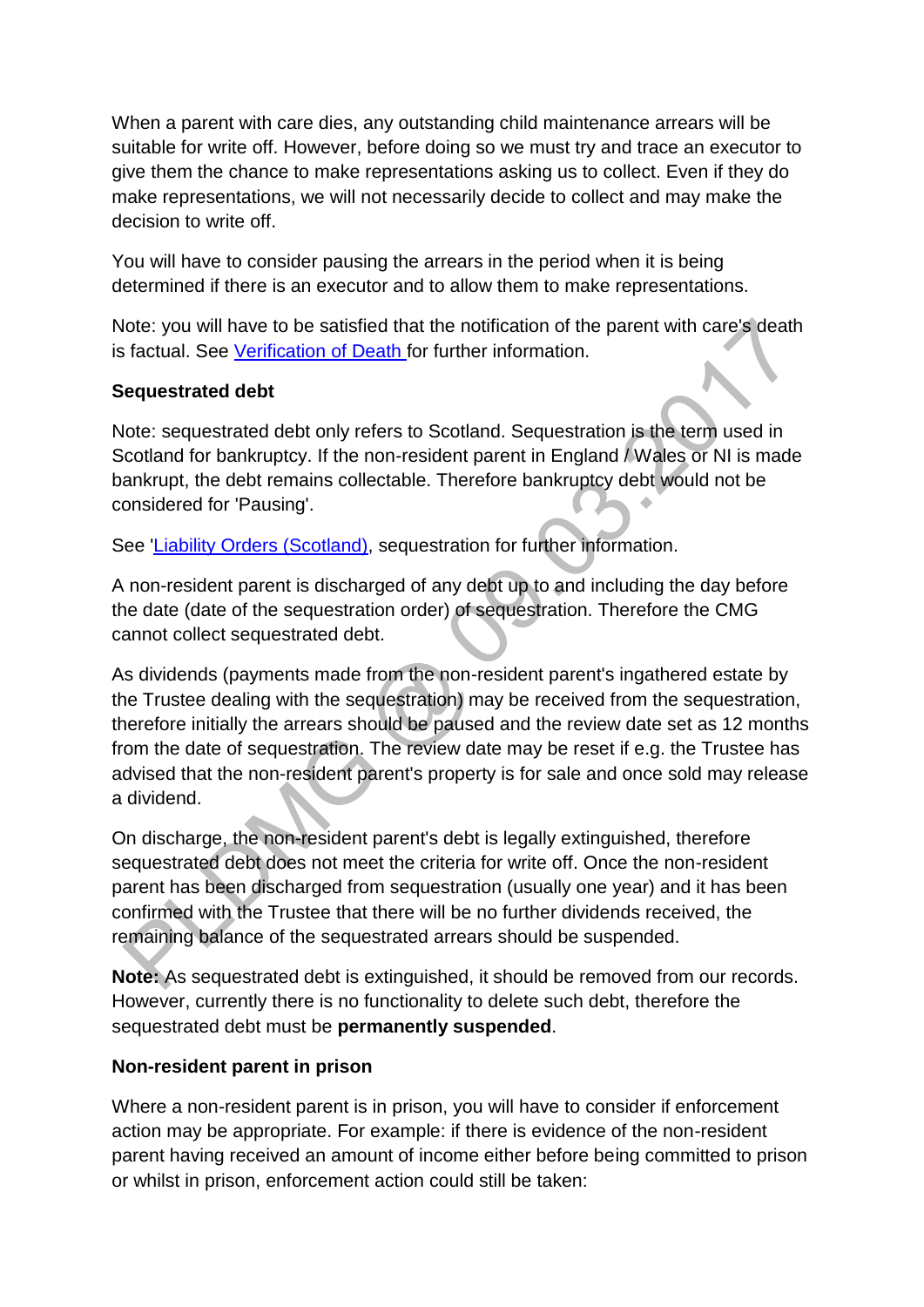- where the non-resident parent has received income from the sale a property or car, or through a divorce settlement - a deduction order / third party debt order may be appropriate; or
- if the non-resident parent's property is to be sold charging order or freezing order action must be considered.

This list is not exhaustive.

Where the non-resident parent is in prison and it is unlikely that any of the usual methods of collection / enforcement action would be appropriate, consider pausing the arrears.

A review date should be set for the expected date of the nom-resident parent's release from prison. Note: a review date can be set as necessary, provided it does not exceed 12 months.

When notification is received that the non-resident parent has been released, and evidence of a regular or irregular income is received, the debt may be pursued.

## **Non-resident parent in hospital / long term sick**

Where a non-resident parent is long-term sick and their income reduces as a result, you should consider if it is appropriate to pause the arrears.

If the non-resident parent is a patient in hospital and the stay is long-term or the nonresident parent is critically ill, the arrears may be paused.

Debt may also be suspended if the non-resident parent is not entitled to sick pay of any description.

Note: you will also have to consider if a change of circumstances is appropriate, where there is a change in the non-resident parent's income by 25%.

A review date should be set for the date of the expected recovery of the non-resident parent, e.g. the non-resident parent has had an operation and the expected recovery period is three months, set a review date of three months. Note: a review date can be set as necessary, provided it does not exceed 12 months.

# **Non-resident parent abroad (pause)**

Where a non-resident parent is now resident abroad i.e. no longer habitually resident in the UK, unless they are paid by a UK employer (DEO appropriate) or they have assets in the UK (enforcement action appropriate), you must consider suspending the debt. See [Habitual Residence f](http://np-cmg-sharepoint.link2.gpn.gov.uk/sites/policy-law-and-decision-making-guidance/Pages/Applications/Applications.aspx)or further guidance.

If there is an indication that the non-resident parent will only be resident abroad temporarily, consider pausing the arrears.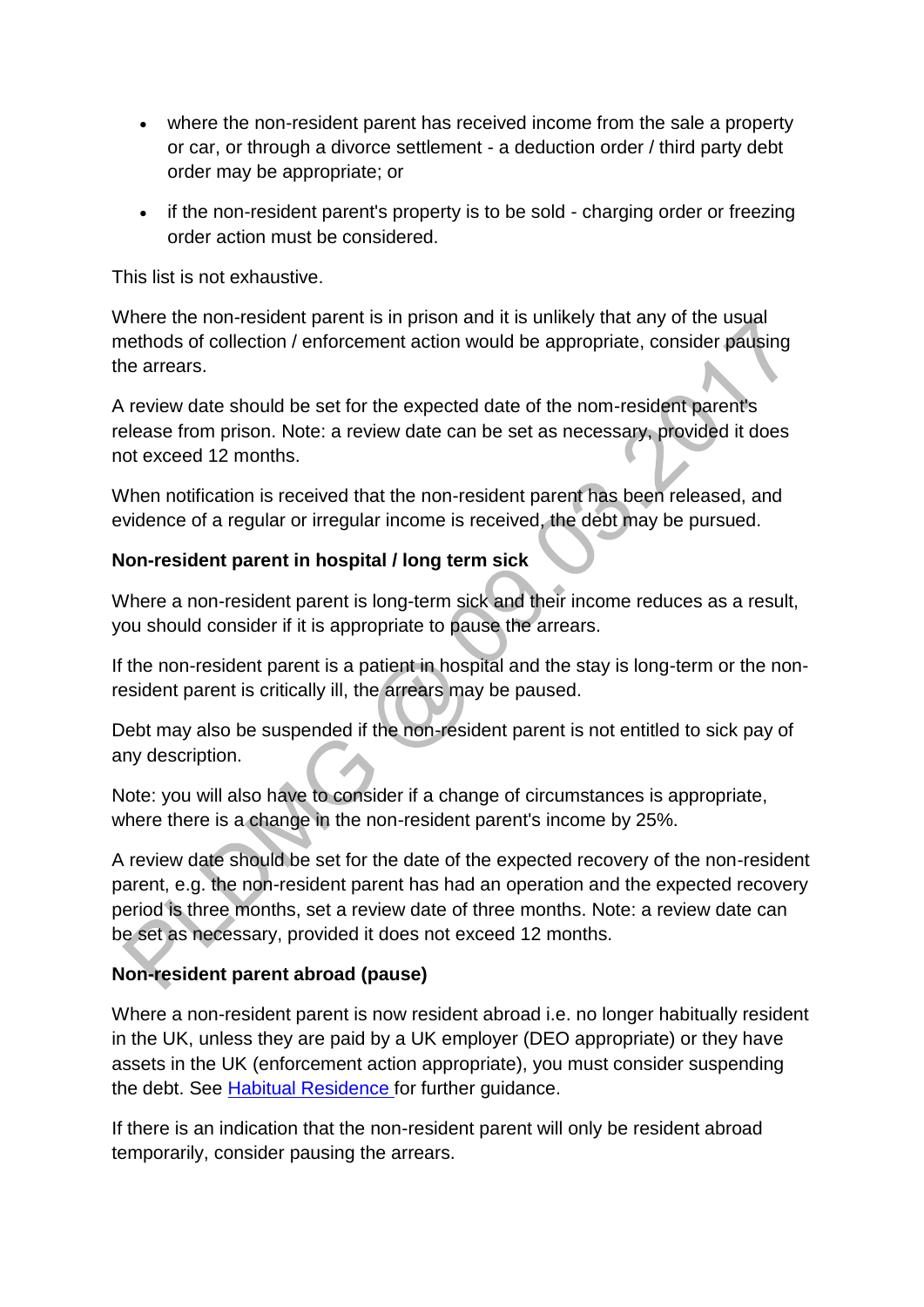A review date should be set for the date of the expected return of the non-resident parent to the UK> For example: if all evidence indicates that the non-resident parent has moved abroad for e.g. a period of one year, set a review date for 12 months. Note: a review date can be set as necessary, provided it does not exceed 12 months.

## **Non-resident parent cannot be traced**

Where every effort has been taken to trace a non-resident parent without success, consider pausing the arrears.

A 12 monthly review must be completed to attempt further trace.

## **Active duty**

If a member of Her Majesty's Forces is on active duty in a recognised war zone and where a Deduction from Earnings Request (DER) is already in place collecting monies, this should remain in place.

Where arrears have accrued and it is deemed that a DER would be appropriate, if the non-resident parent is on active duty (i.e. at war), they will not be available to negotiate payment of arrears. In these circumstances the arrears should be paused.

A review date should be set for the expected date of the non-resident parent's return from active duty. Note: a review date can be set as necessary provided it does not exceed 12 months.

See [Deduction from Earnings Orders and Deduction from Earnings Requests](http://np-cmg-sharepoint.link2.gpn.gov.uk/sites/policy-law-and-decision-making-guidance/Pages/Arrears%20MOC/DEOs-and-DERs-DMG.aspx) for further guidance in relation to non-resident parents being on active duty.

# **Suicide threats**

Client distress can cover a number of things and it is down to the individual caseworker to make a judgment on the severity of the distress being experienced by the client. Threats of suicide are a clear indication that a case should be considered by the nominated officer, but other behaviours may also require to be dealt with by the nominated officer:

- threats of harm to themselves;
- threats of harm to others;
- extreme stress allegedly induced by the CMG involvement.

This list is not exhaustive.

When pursuing arrears is likely to have a detrimental affect on the non-resident parent, the nominated officer will consider pausing the arrears.